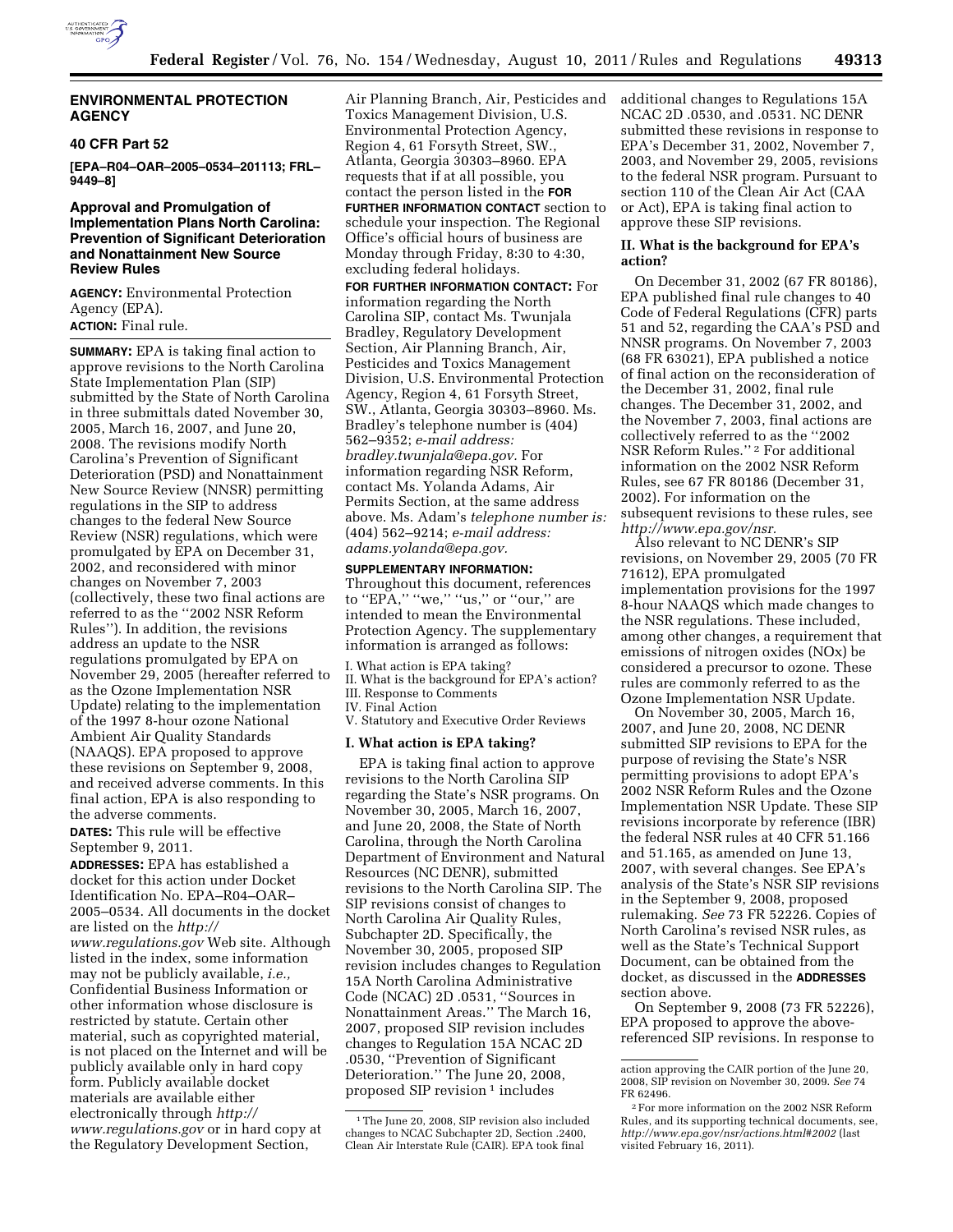a request for an extension of the public comment period for EPA's September 9, 2008, proposed rulemaking, EPA extended the public comment period through November 10, 2008 (73 FR 58084). EPA received adverse comments from the National Resource Defense Council (NRDC) and the Duke Energy Corporation (DEC) regarding North Carolina's NSR Reform Rule changes. No adverse comments were received for North Carolina's rule changes to adopt the provisions of the Ozone Implementation NSR Update. EPA's response to these comments is below in section III of this final rulemaking. EPA's analysis of the State's NSR SIP revisions is contained in the September 9, 2008, proposed rulemaking, and briefly summarized as follows. *See* 73 FR 52226.

EPA's evaluation of the North Carolina SIP submittals included a lineby-line comparison of the proposed revisions with the federal requirements. As a general matter, state agencies may meet the requirements of 40 CFR part 51, and the 2002 NSR Reform Rules, with different but equivalent regulations. As mentioned above, North Carolina chose to IBR the federal rules with several changes. The definition of ''baseline actual emissions'' at subchapter 2D .0530(b)(1) and .0531(a)(1) was changed to remove the provision allowing emissions units that are not electric utility steam generating units (EUSGUs) to look back 10 years to select the baseline period. North Carolina rules treat EUSGUs and non-EUSGUs the same by allowing a look back of only 5 years. However, North Carolina rules provide the option of allowing a different time period, not to exceed 10 years, if the owner or operator demonstrates that it is more representative of normal source operation. In addition, North Carolina rules require EUSGUs to adjust downward the baseline emissions to account for reductions required under the North Carolina Clean Smokestack Act (CSA) (a state law mandating emission reductions from certain EUSGUs). North Carolina's rules also include some changes from the federal rules regarding recordkeeping and reporting; plant-wide applicability limits; and clarifications regarding the use of emissions reductions from the CSA. One such clarification is that any allowances for emissions reductions achieved under the CSA are not available to the subject facilities, nor any other sources, and may not be used to offset emissions and avoid installation of best available control technology or lowest achievable

emissions rate on new natural gas-fired units. A full discussion of the differences between the North Carolina rules and the federal rules is available in the proposal action. *See* 73 FR 52226.

#### **III. Response to Comments**

EPA received two sets of adverse comments on the September 9, 2008, proposed rulemaking to approve North Carolina's November 30, 2005, March 16, 2007, and June 20, 2008, SIP revisions. Specifically, adverse comments were received from NRDC and DEC. A complete set of these comments is provided in the docket for today's rulemaking. EPA's response to these adverse comments is provided below.

#### *A. EPA's Response to NRDC Comments*

NRDC commented on EPA's proposed rulemaking to approve North Carolina's NSR rule changes. Specifically, NRDC primarily commented on the requirements of the federal NSR rules, not North Carolina's application of the federal requirements in its own rules. Notably, NRDC participated in litigation challenging EPA's 2002 promulgation of the NSR Reform Rules, where similar arguments were made by NRDC and dismissed by the D.C. Circuit Court. *New York* v. *EPA,* 413 F.3d 3 (DC Cir. 2005). NRDC's comments, including exhibits, do not raise any specific concerns with North Carolina's rules, but rather, reiterate arguments made by NRDC to the D.C. Circuit regarding sections 110(l) and 193 of the CAA.<sup>3</sup>

While NRDC's comments provide citations to eleven portions of the North Carolina rules, the comments make no attempt to specifically explain or demonstrate how those identified provisions are inconsistent with either section 110(l) or section 193 of the CAA. Furthermore, NRDC provides no evidence supporting its allegations that approval of the specific provisions would result in a violation of the CAA or otherwise be ''arbitrary, capricious, an abuse of discretion, and otherwise not in accordance with law.'' NRDC Comments at 2.

The NRDC comments include a list of 31 exhibits which the comment letter

incorporates by reference into the comments. NRDC Comments at 1. The 31 exhibits appear to all be related to the DC Circuit Court case *New York* v. *EPA,* and were either submitted to that Court for review, or are relevant to that adjudication. To the extent that these exhibits were provided to the DC Circuit, those issues were previously resolved by the Court and/or already responded to by EPA in its responsive court papers. Any other documents included in the 31 exhibits that were not provided to the DC Circuit Court do not provide EPA with any comments specific to the North Carolina rules at issue.

Despite the lack of North Carolinaspecific discussion in NRDC's letter, EPA has responded to the few comments that appear related to the September 9, 2008, proposed rulemaking to approve North Carolina's SIP revision pertaining to EPA's 2002 NSR Reform Rules.4

*Comment 1:* In summary, NRDC stated that finalizing the EPA September 9, 2008, proposed rulemaking to approve North Carolina's November 30, 2005, March 16, 2007, and June 20, 2008, SIP revisions would violate section 110(l) of the Act. NRDC comments at 1–6. As support for its conclusion, NRDC asserted that ''[t]he 2002 NSR Reform Rule provisions that were not vacated by the DC Circuit in New York v. EPA [citation omitted] allow previously-prohibited emissionsincreases to occur.'' NRDC comments at 4. Further, that ''North Carolina nevertheless has made no 'demonstration that the emissions that are allowed by its revised rule but are prohibited by the current SIP would not interfere with attainment or other applicable requirements.'" As a result, NRDC stated that, ''it cannot be said of North Carolina's plan that it 'will cause no degradation of air quality.' '' NRDC comments at 5. NRDC also stated that EPA has not made any findings that North Carolina's rule will not cause degradation of air quality or interfere with any applicable requirements concerning attainment and reasonable further progress, or any other applicable requirements of the CAA. NRDC comments at 5.

*Response 1:* EPA's 2002 NSR Reform Rules were upheld by the DC Circuit

<sup>3</sup>NRDC notes that, ''[t]he 2002 rule provisions considered by the D.C. Circuit in *New York* v. *EPA*  were EPA regulations, not state ones. The court thus had no occasion to decide whether EPA could approve any state's versions of any of the 2002 rule provisions consistently with section 110(l) of the Act.'' NRDC Comments at 3. The North Carolina rules at issue here track the federally approved rules (upheld by the DC Circuit) (which NRDC admits—NRDC Comments at 4) and NRDC supported all its comments with information related to the challenge of EPA's 2002 NSR Reform Rules. NRDC provided no North Carolina-specific support for its comments.

<sup>4</sup>Similar comments were filed by Sierra Club on the Wisconsin NSR Reform SIP revision. EPA's response to comments in that matter may be reviewed at *http://www.regulations.gov*—document ID EPA–R05–OAR–2006–0609–0009. EPA was successful in defending a challenge to approval of Wisconsin's NSR Reform SIP revision. See *NRDC* v. *Jackson,* Nos. 09–1405 & 10–2123 (7th Cir., Jun. 16, 2011), 2011 US App LEXIS 12116.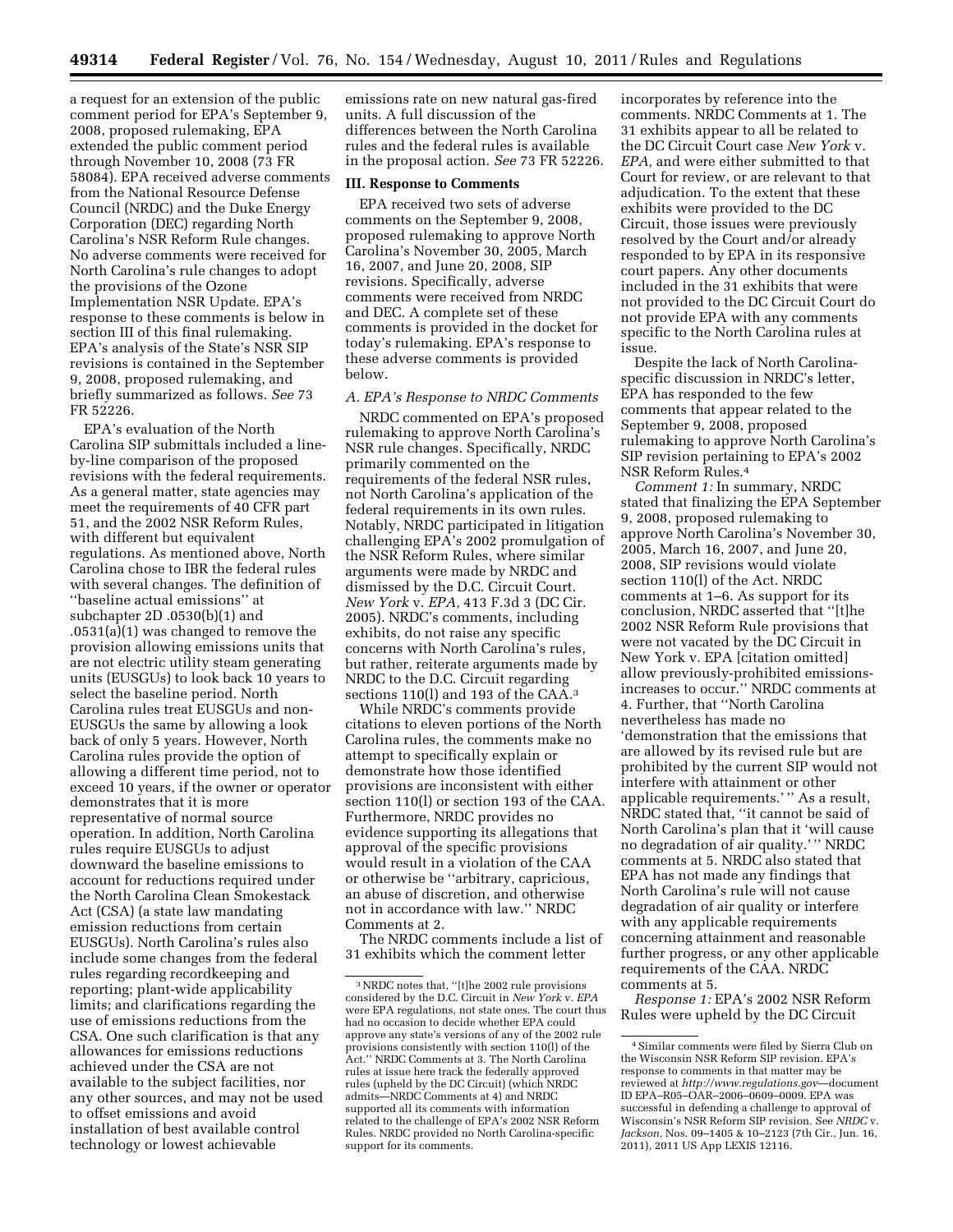Court which reviewed them, with the exception of the pollution control project and clean unit provisions (and the remanded matters). The three significant changes in NSR Reform that were upheld by the DC Circuit were: (1) Plant-wide applicability limits (PALs), (2) the 2-in-10 baseline, and (3) the actual-to-projected actual emission test. The Supplemental Environmental Analysis of the Impact of the 2002 Final NSR Improvement Rules (November 21, 2002) (Supplemental Analysis) discussed each of these three changes individually, and addresses some of the issues raised by NRDC.

With regard to PALs, the Supplemental Analysis explained, ''[t]he EPA expects that the adoption of PAL provisions will result in a net environmental benefit. Our experience to date is that the emissions caps found in PAL-type permits result in real emissions reductions, as well as other benefits.'' Supplemental Analysis at 6. EPA further explained that,

''Although it is impossible to predict how many and which sources will take PALs, and what actual reductions those sources will achieve for what pollutants, we believe that, on a nationwide basis, PALs are certain to lead to tens of thousands of tons of reductions of [volatile organic compounds] from source categories where frequent operational changes are made, where these changes are time-sensitive, and where there are opportunities for economical air pollution control measures. These reductions occur because of the incentives that the PAL creates to control existing and new units in order to provide room under the cap to make necessary operational changes over the life of the PAL.

Supplemental Analysis at 7. The Supplemental Analysis, and particularly Appendix B, provided additional details regarding EPA's analysis of PALs and anticipated associated emission decreases.

With regard to the 2-in-10 baseline, EPA concluded that, ''[t]he EPA believes that the environmental impact from the change in baseline EPA is now finalizing will not result in any significant change in benefits derived from the NSR program.'' Supplemental Analysis at 13. This is mainly because ''the number of sources receiving different baselines likely represents a very small fraction of the overall NSR permit universe, excludes new sources and coal fired power plants, and because the baseline may shift in either direction, we conclude that any overall consequences would be negligible.'' Supplemental Analysis at 14. Additional information regarding the 2 in-10 baseline changes is available in the Supplemental Analysis, Appendix F.

With regard to the actual-to-projected actual test, EPA concluded, ''we believe that the environmental impacts of the switch to the actual-to-projected actual test are likely to be environmentally beneficial. However, as with the change to the baseline, we believe the vast majority of sources, including new sources, new units, electric utility steam generating units, and units that actually increase emissions as a result of a change, will be unaffected by this change. Thus, the overall impacts of the NSR changes are likely to be environmentally beneficial, but only to a small extent.'' Supplemental Analysis at 14 (see also Supplemental Analysis Appendix G).

Section 110(l) of the CAA states, in relevant part, that ''[t]he Administrator shall not approve a revision of a plan if the revision would interfere with any applicable requirement concerning attainment and reasonable further progress \* \* \* or any other applicable requirement of this chapter.'' CAA, 42 U.S.C. 7410(l). In ''Approval and Promulgation of Implementation Plans; New Source Review; State of Nevada, Clark County Department of Air Quality and Environmental Management,'' 69 FR 54006 (September 7, 2004), EPA stated that section 110(l) does not preclude SIP relaxations. Rather, EPA stated that section 110(l) only requires that the ''relaxations not interfere with specified requirements of the Act including requirements for attainment and reasonable further progress,'' and that, therefore, a state can relax its SIP provisions if it is able to show that it can attain or maintain the NAAQS and meet any applicable reasonable further progress goals or other specific requirements. *See* 69 FR at 54011–12.

North Carolina's November 30, 2005, March 16, 2007, and June 20, 2008, SIP revisions track the federal NSR Reform Rules, with changes, as described in North Carolina's SIP revisions. EPA evaluated North Carolina's rules consistent with its evaluation of the federal rules, and determined that North Carolina's rules were equivalent to or more stringent than the 2002 NSR Reform Rules. Overall, as summarized above, EPA expects that changes in air quality as a result of implementing North Carolina's rules as updated by the aforementioned SIP revisions is consistent with EPA's position on the federal NSR Reform Rules—that there will be somewhere between neutral and providing modest contribution to reasonable further progress between the NSR Reform and pre-Reform provisions. EPA's analysis for the environmental impacts of the three components of the NSR Reform rules (discussed earlier) is

informative of how North Carolina's adoption of NSR Reform (based on the federal rules) will affect emissions. EPA has no reason to believe that the environmental impacts will be different from those discussed in the Supplemental Analysis for the NSR Reform Rules, and thus, approval of the November 30, 2005, March 16, 2007, and June 20, 2008, SIP revisions related to NSR Reform would not be contrary to section 110(l) of the CAA.5

*Comment 2:* NRDC cites to eleven general portions of North Carolina's rules as provisions that would violate section 110(l). These provisions are: Regulation 15A North Carolina Administrative Code (NCAC), Subchapter 2D .0530, subsections (a), (b), (g), (i), (u), and (v) (from North Carolina's PSD rules); and Subchapter 2D .0531, subsections (a), (c), (n), (o), and (p) (from North Carolina's NNSR rules).

*Response 2:* With regard to the comments, NRDC provides no evidence supporting its contention that these specific provisions violate section 110(l). The first provision noted by NRDC, 15A NCAC 02D .0530(a) states the general purpose of the rule to implement North Carolina's PSD program, which does include some changes per the SIP revisions at issue. Nonetheless, without further specificity, it is not clear why or how NRDC believes this provision is a violation of section 110(l). In addition, NRDC has provided no North Carolina-specific documentation that indicates that EPA's analysis and conclusions regarding the impact of NSR Reform, in the Supplemental Analysis, is not applicable to North Carolina's rules, which are equivalent to or more stringent than the federal rules.

In evaluating North Carolina's November 30, 2005, March 16, 2007, and June 20, 2008, SIP revisions, EPA compared North Carolina's rules with the existing federal rules and determined that North Carolina's rules were equivalent to or more stringent than the NSR Reform (federal) rules. EPA also considered North Carolina's changes to the federal NSR Reform provisions. These changes were discussed in EPA's September 9, 2008, proposed rulemaking to approve North Carolina's three SIP revisions related to NSR Reform, and are discussed in North Carolina's final submittal (including

<sup>5</sup> In reviewing EPA's approval of a Wisconsin SIP amendment that adopted the 2002 NSR Reform rules, a federal appeals court recently held that EPA could rely on the Supplemental Analysis in support of its approval. See *NRDC* v. *Jackson,* Nos. 09–1405 & 10–2123 (7th Cir., Jun. 16, 2011), 2011 US App LEXIS 12116.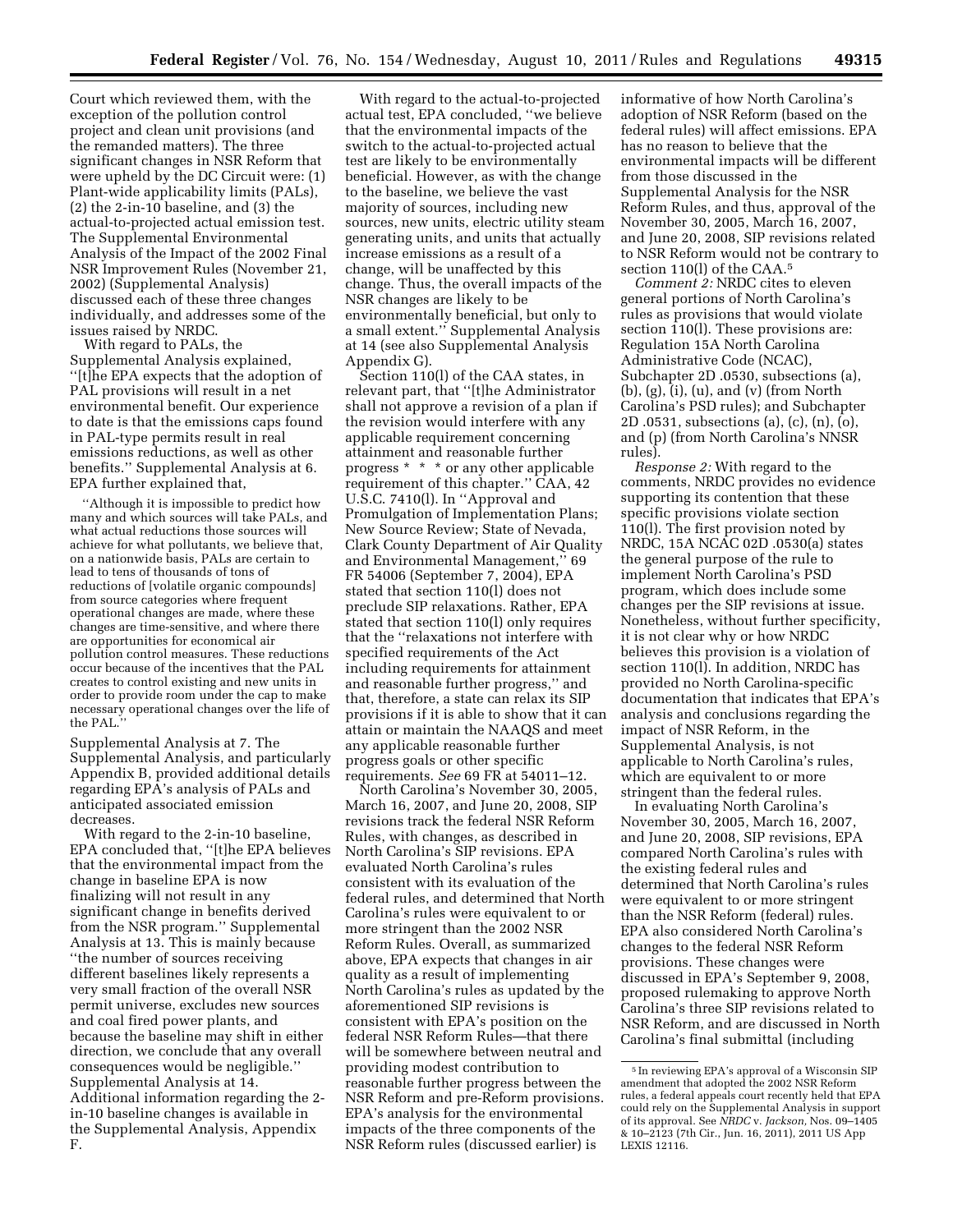North Carolina's response to comments received during the State public process), which are included in the docket for today's final action. As was explained in EPA's September 9, 2008, proposed rulemaking, EPA agrees with North Carolina's conclusion that the changes are at least equivalent to the Federal rules. *See* 73 FR 52228–52229. EPA also considered the Supplemental Analysis in reviewing North Carolinas's three SIP revisions related to NSR Reform, and NRDC's comments. EPA concluded that approval of North Carolina's SIP revisions would not be contrary to section 110(l) of the CAA.

Absent more explicit information demonstrating that North Carolina's plan for implementation of a specific provision of its rules would interfere with any applicable requirement of the CAA and thus should be disapproved under section 110(l), EPA is concluding that North Carolina's Technical Support Document and the Supplemental Analysis supports approval. As a result, there is no basis on which to determine that approval of North Carolina's rules would violate section 110(l).

*Comment 3:* NRDC states that NSR is a ''control requirement'' and thus the requirements of section 193 apply to the NSR rules at issue in North Carolina's November 30, 2005, March 16, 2007, and June 20, 2008, SIP revisions. NRDC comments at 7. NRDC further alleges that North Carolina's revisions ''ensure that emissions will not be reduced as much as under the pre-existing rules. In fact, the modifications allow emissions to increase in North Carolina's nonattainment areas.'' NRDC comments at 9. Finally, NRDC states that ''because section 193 lies within part D," "if EPA approves North Carolina's revised plan, that action will additionally exceed the agency's authority under section  $110(k)(3)$  and violate section  $100(l)$ ." (Note, the last citation to 100(l) appears to be a typographical error and should read 110(l).) NRDC comments at 10.

*Response 3:* EPA's response to the section 193 issues raised by NRDC involves many of the same elements of the response above to the section 110(l) comments, which is also incorporated by reference here. Section 193 states (in relevant part), that ''[n]o control requirement in effect, or required to be adopted by an order, settlement agreement, or plan in effect before November 15, 1990, in any area which is a nonattainment area for any air pollutant may be modified after November 15, 1990, in any manner unless the modification insures equivalent or greater emission reductions of such air pollutant.''

Assuming for purposes of this discussion that section 193 does apply to the instant action, as was discussed earlier in this notice, EPA has previously determined and explained in the Supplemental Analysis, that implementation of the 2002 NSR Reform Rule provisions still in effect (that is, those not vacated by the DC Circuit) are expected to have at least a neutral environmental benefit. While North Carolina's rules do include some changes from the Federal rules, in the September 9, 2008, proposed rulemaking, EPA explained the basis for its evaluation that the differences do not make North Carolina's NSR program less stringent than the federal program. EPA has no information indicating that findings associated with EPA's Supplemental Analysis would not apply in North Carolina—that is, that North Carolina's SIP revisions would have at least a neutral environmental benefit. *See e.g., NRDC* v. *Jackson,* Nos. 09–1405 & 10–2123 (7th Cir., Jun. 16, 2011), 2011 US App LEXIS 12116 (upholding EPA's reliance on the Supplemental Analysis where there was no information indicating an alternative outcome or analysis). Therefore, even if section 193 did apply to this action, EPA does not agree with commenter's assertions that the SIP revisions approved in this action raise a section 193 concern.

In addition, the core of NRDC's argument seems to revolve around the DC Circuit Court decision in *South Coast Air Quality Management District*  v. *EPA,* 472 F.3d 882 (DC Cir. 2006) (finding that NSR associated with the 1 hour ozone NAAQS included control requirements). At issue in *South Coast*  v.*EPA* was EPA's determination regarding the revocation of the entire 1 hour ozone program (and corresponding SIP elements), including all the 1-hour nonattainment NSR elements, and whether such elements would continue to be required as part of SIPs implementing the new (at that time) 8 hour ozone NAAQS. The facts in the *South Coast* v. *EPA* case are distinguishable from the instant matter where the North Carolina SIP is merely being updated to include changes to the Federal NSR program. EPA is not removing the entirety of North Carolina's NNSR program from the SIP as it pertains to a particular NAAQS. Rather, EPA is simply approving North Carolina's SIP revisions that adopt rules equivalent to or more stringent than the federal rules; and as discussed earlier in this notice, EPA developed a Supplemental Analysis to support adoption of the federal rules. The North Carolina SIP will continue to operate

with the full suite of NSR related elements, including a comprehensive minor source program.

# *B. EPA's Response to DEC Comments*

DEC also commented on EPA's September 9, 2008, proposed rulemaking to approve North Carolina's NSR rule. DEC primarily commented on the requirements that electric utilities adjust downward the baseline emissions to account for reductions achieved and paid for as a result of the North Carolina CSA. Below summarizes DEC's comment and EPA's response.

*Comment 4:* DEC indicated that EPA should not approve these provisions into North Carolina's SIP because: (1) They are not required by the CAA and the federal NSR regulations; (2) they have nothing to do with air quality concerns; and (3) the General Assembly of North Carolina adopted legislation which provides specific exceptions from the requirement to adjust baseline emissions downward based on the CSA.

*Response 4:* As a point of background, on August 21, 2009, North Carolina provided a SIP revision to EPA requesting that EPA incorporate the provisions of the CSA into the SIP. The submittal was necessary to ensure attainment and maintenance of the NAAQS within North Carolina (North Carolina has relied, and continues to rely, on the CSA reductions to demonstrate attainment with more than one NAAQS). As part of redesignation submittals for at least two areas in North Carolina, for the 1997 annual PM<sub>2.5</sub> NAAQS, North Carolina is relying on the CSA as containing ''permanent and enforceable'' measures that ensure maintenance for that NAAQS. That reliance necessitated that North Carolina submit to EPA the CSA for approval into the SIP. On June 22, 2011, EPA proposed to approve the CSA into the North Carolina SIP. *See* 76 FR 36468.

As was explained in the proposal action, North Carolina's rules include a requirement that EUSGUs adjust downward the baseline emissions to account for reductions required under the North Carolina Clean Smokestack Act. DEC's comments appear to suggest that because the CSA reductions are not required, this provision should not be approved into the SIP. Further, that the North Carolina legislature took action to eliminate this provision for at least a certain period of time. Consistent with the background information provided above, because North Carolina is in fact relying on the CSA reductions for attainment and maintenance of NAAQS for various areas around North Carolina, the provision is actually necessary to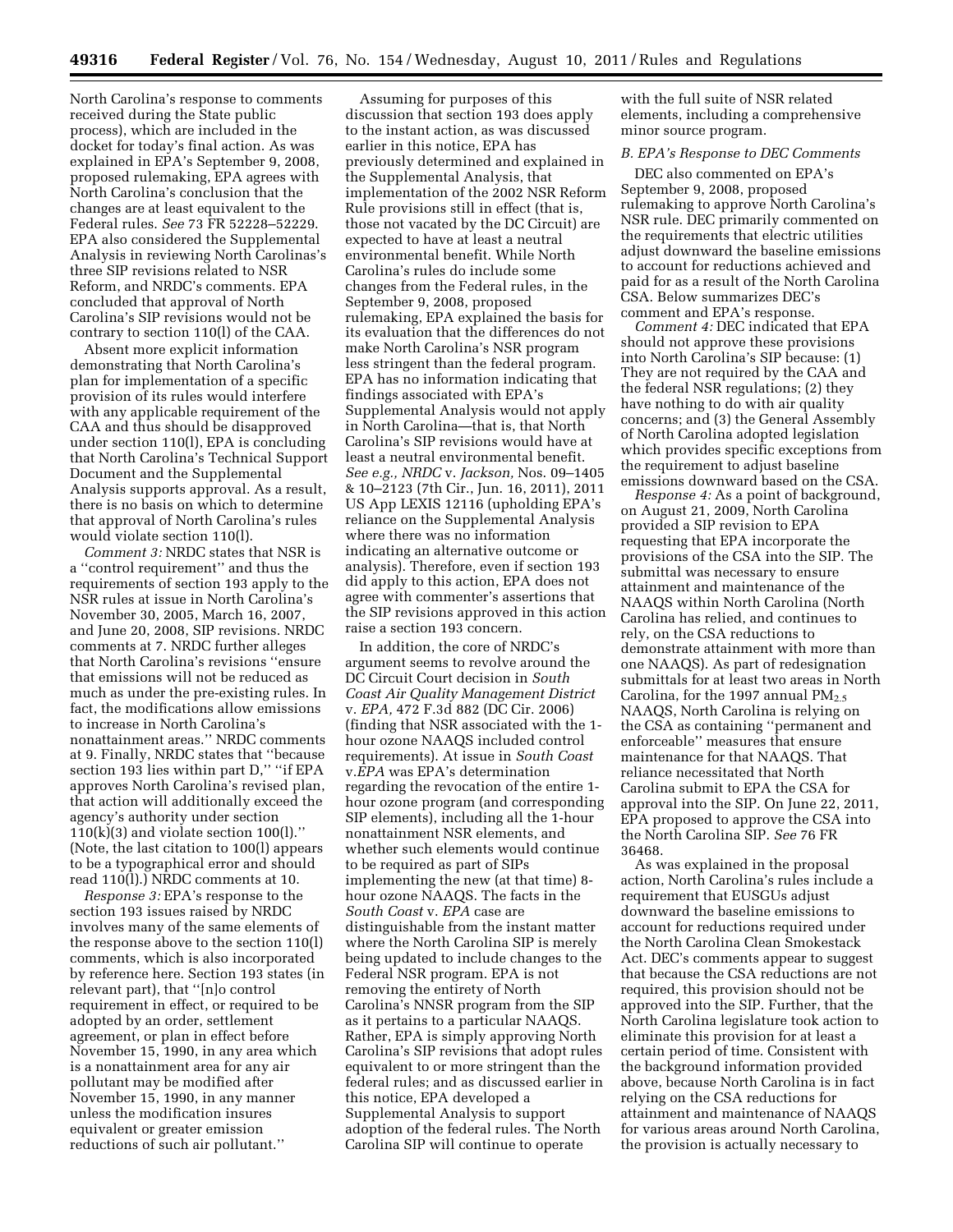ensure that the reductions remain permanent and enforceable. While there remains some flexibility in how those reductions are achieved per the CSA, once achieved, they must be permanent.

With regard to the action taken by the legislature on July 17, 2006 (the text of which DEC included as part of its comments), the language itself in Senate Bill 1587 only applies between April 21, 2005, and August 1, 2006. Because that time period has lapsed, there is nothing apparent in Senate Bill 1587 that could impact approval of the SIP revisions currently being approved today. The comment letter does not explain why a provision that lapsed on August 1, 2006, would apply to today's rulemaking and PSD applicability going forward from the effective date of today's rule. As a general matter, EPA does not necessarily agree with DEC's legal arguments; however, given that Senate Bill 1587 does not apply currently, these differences need not be resolved at this time. The NSR reform rules being approved today would apply to the facilities at issue under the CSA once today's action is final and effective, per the provisions of the State rules now being incorporated into the SIP.

#### **IV. Final Action**

EPA is taking final action to approve revisions to the North Carolina SIP for Regulations 15A NCAC 2D .0530 and .0531, as submitted by the NC DENR on November 30, 2005, March 16, 2007, and June 20, 2008. These SIP revisions address changes to North Carolina's PSD and NNSR programs. EPA is approving these revisions into the North Carolina SIP because they are consistent with section 110 of the CAA and its implementing regulations.

### **V. Statutory and Executive Order Reviews.**

Under the CAA, the Administrator is required to approve a SIP submission that complies with the provisions of the Act and applicable Federal regulations. 42 U.S.C. 7410(k); 40 CFR 52.02(a). Thus, in reviewing SIP submissions, EPA's role is to approve state choices, provided that they meet the criteria of the CAA. Accordingly, this action merely approves state law as meeting Federal requirements and does not impose additional requirements beyond those imposed by state law. For that reason, this action:

• Is not a "significant regulatory action'' subject to review by the Office of Management and Budget under Executive Order 12866 (58 FR 51735, October 4, 1993);

• Does not impose an information collection burden under the provisions of the Paperwork Reduction Act (44 U.S.C. 3501 *et seq.*);

• Is certified as not having a significant economic impact on a substantial number of small entities under the Regulatory Flexibility Act (5 U.S.C. 601 *et seq.*);

• Does not contain any unfunded mandate or significantly or uniquely affect small governments, as described in the Unfunded Mandates Reform Act of 1995 (Pub. L. 104–4);

• Does not have Federalism implications as specified in Executive Order 13132 (64 FR 43255, August 10, 1999);

• Is not an economically significant regulatory action based on health or safety risks subject to Executive Order 13045 (62 FR 19885, April 23, 1997);

• Is not a significant regulatory action subject to Executive Order 13211 (66 FR 28355, May 22, 2001);

• Is not subject to requirements of Section 12(d) of the National Technology Transfer and Advancement Act of 1995 (15 U.S.C. 272 note) because application of those requirements would be inconsistent with the CAA; and

• Does not provide EPA with the discretionary authority to address, as appropriate, disproportionate human health or environmental effects, using practicable and legally permissible methods, under Executive Order 12898 (59 FR 7629, February 16, 1994).

In addition, this rule does not have tribal implications as specified by Executive Order 13175 (65 FR 67249, November 9, 2000), because the SIP is not approved to apply in Indian country located in the state, and EPA notes that it will not impose substantial direct costs on tribal governments or preempt tribal law.

The Congressional Review Act, 5 U.S.C. 801 *et seq.,* as added by the Small Business Regulatory Enforcement Fairness Act of 1996, generally provides that before a rule may take effect, the agency promulgating the rule must submit a rule report, which includes a

copy of the rule, to each House of the Congress and to the Comptroller General of the United States. EPA will submit a report containing this action and other required information to the U.S. Senate, the U.S. House of Representatives, and the Comptroller General of the United States prior to publication of the rule in the **Federal Register**. A major rule cannot take effect until 60 days after it is published in the **Federal Register**. This action is not a ''major rule'' as defined by 5 U.S.C. 804(2).

Under section 307(b)(1) of the CAA, petitions for judicial review of this action must be filed in the United States Court of Appeals for the appropriate circuit by October 11, 2011. Filing a petition for reconsideration by the Administrator of this final rule does not affect the finality of this action for the purposes of judicial review nor does it extend the time within which a petition for judicial review may be filed, and shall not postpone the effectiveness of such rule or action. This action may not be challenged later in proceedings to enforce its requirements. See section 307(b)(2).

### **List of Subjects in 40 CFR Part 52**

Environmental protection, Air pollution control, Carbon monoxide, Incorporation by reference, Intergovernmental relations, Lead, Nitrogen dioxide, Ozone, Particulate matter, Reporting and recordkeeping requirements, Sulfur oxides, Volatile organic compounds.

Dated: July 25, 2011.

### **A. Stanley Meiburg,**

*Acting Regional Administrator, Region 4.*  40 CFR part 52 is amended as follows:

#### **PART 52—[AMENDED]**

■ 1. The authority citation for part 52 continues to read as follows:

**Authority:** 42.U.S.C. 7401 *et seq.* 

#### **Subpart II—North Carolina**

■ 2. Section 52.1770(c), Table 1, is amended under Subchapter 2D, Section .0500, by revising the entries for ''Sect .0530'' and ''Sect .0531'' to read as follows:

#### **§ 52.1770 Identification of plan.**

\* \* \* \* \* (c) \* \* \*